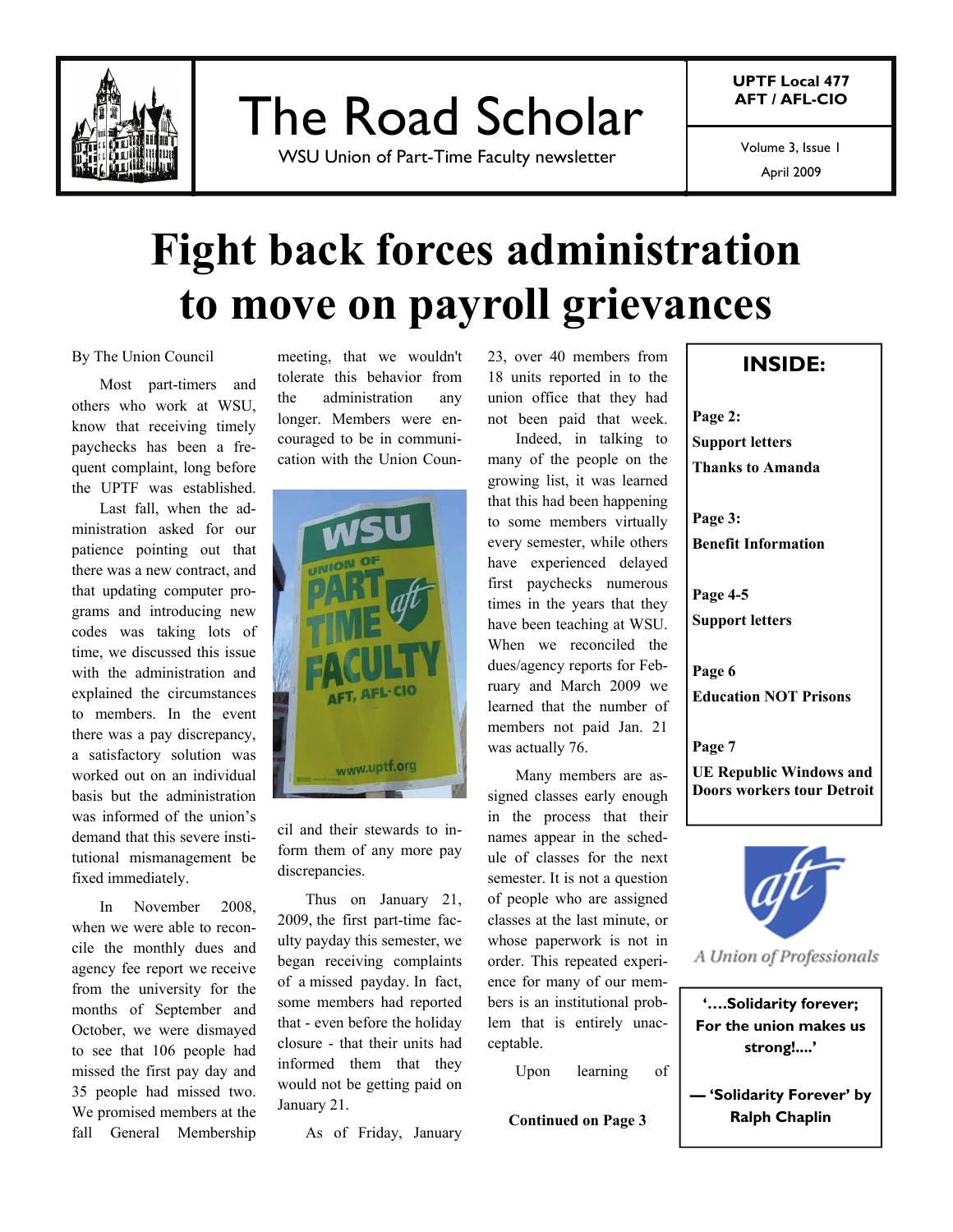## **Steward's Corner** Thanks Amanda!

By Tom Anderson Chief Steward / Vice President

The implementation of the UPTF contract during its first year has been moving along. One of our biggest concerns is still lack of information. We need more stewards. As of this writing we now have thirteen active stewards and have embarked on a program of steward orientation and training. In those departments where we have active stewards, we have some sense of what is happening regarding people in the bargaining unit. In other units, we simply don't know what is going on, if members do not tell us. So please, think about stepping up and help us build a stronger union.

 Among the issues we worked on last fall was parking for members. As many of you may know, we were unable to get a contract provision guaranteeing that PTF continue to be reimbursed for parking at WSU for the days that they teach on the main campus. However, we were assured that the university would continue this policy. It turned out that last semester there were a couple of departments that weren't paying parking and there were a few individual cases besides. We demanded this be rectified, and, insofar as we are aware, everyone eligible has received the parking stipend. If you haven't contact your department and then the union office.

 We also agreed to several letters of understanding with the administration. One of those regards PTF who, in the fall semester, hadn't submitted paperwork for the performance evaluation procedure specified in the contract. The letter simply stipulates that those individuals will be evaluated when they submit the paperwork. We had a few other issues regarding Performance Evaluation. A few people didn't get evaluated, or didn't receive timely notification of a pending evaluation. We signed two letters relating to those individuals. There were also other issues raised and resolved informally. One of those, however, is still pending.

 As of the grievances we actually filed, we withdrew two, reached a favorable settlement on another, and have none still pending as of this writing. The major issue this semester was payroll (see page one, three, four and five).

#### *Page 2* The Road Scholar

Amanda Hiber, a former UPTF member, took a full-time appointment at the University of Detroit-Mercy beginning this semester. We've been missing her contributions and fiery spirit! Amanda began her volunteer activism with the union almost from the beginning and has been instrumental in helping to create and build the UPTF. Never afraid to dig in and do the critical work that is often unseen and unheard, Amanda was out there helping fellow members sign their union cards, building and participating in the UPTF's public actions, at the bargaining table and much more. With her media/communication skills, Amanda was the cornerstone of the union's media work last year during the first contract campaign, assisted in producing union educational materials and was key in helping to start this newsletter. We congratulate Amanda on her new appointment and wish her well on her new endeavors.



#### **Become a Steward!**

- Help build the union -
- Meet fellow members
	- Learn our contract -
- Have a great time! ☺-

**Contact the office to get involved**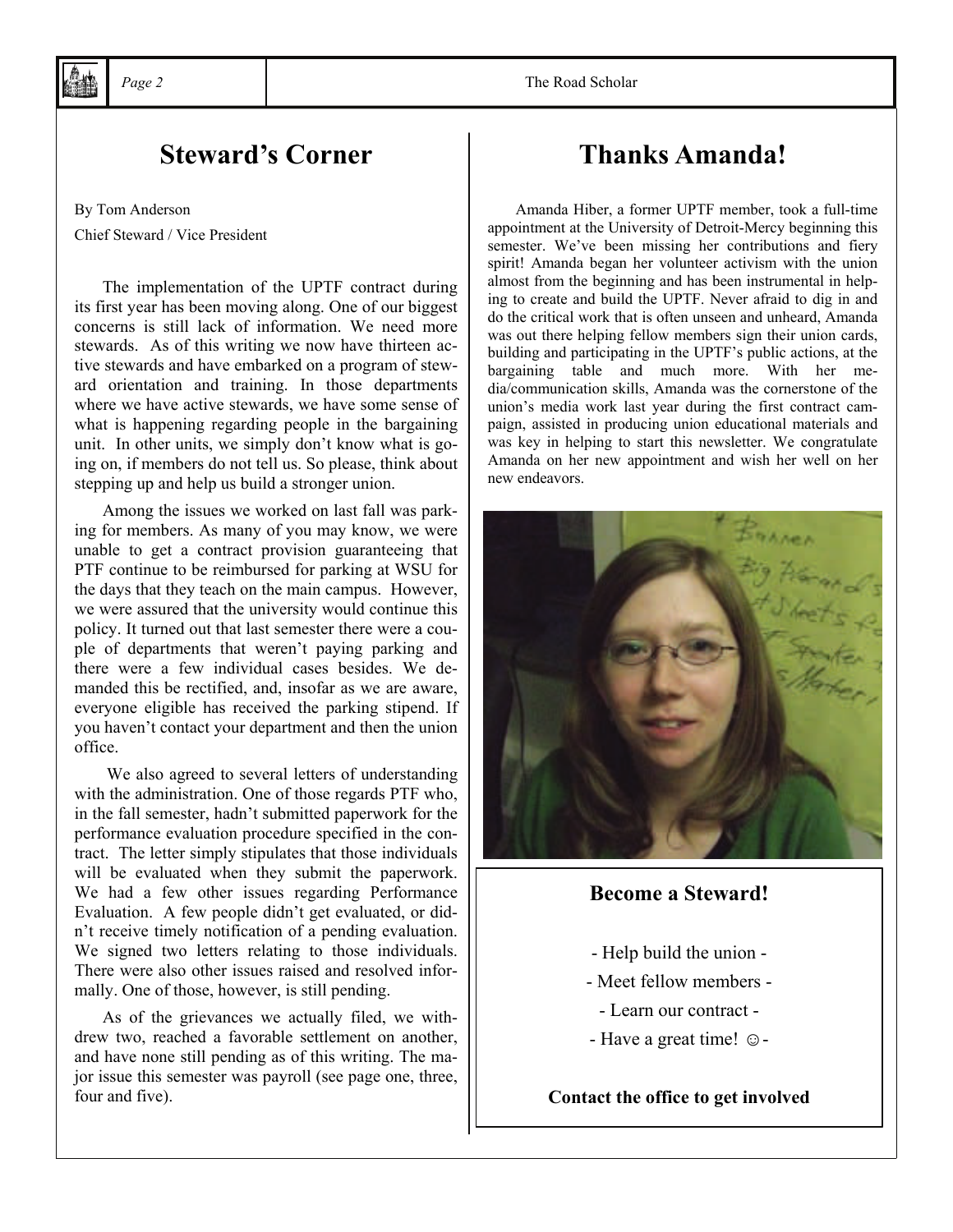#### **'Payroll fight back' continued from page 1**

so many members not being paid on time, we put a call out to our labor/community/ student and faith-based supporters and many letters were sent to WSU President Jay Noren and the Board of Governors protesting the persistence and dimensions of this problem. Many supporters who sent letters are long-time residents of Southeastern Michigan and are alumni of WSU. We also received letters from throughout the Midwest and beyond. We have sent a message of thanks to each and every supporter (see some of the support letters we received on pages 4-5).

 On January 26, 2009, we filed a grievance. The administration has denied the grievance on the basis that the Salary Clause in our contract didn't specify when members would be paid. The union has decided not to pursue the grievance to arbitration but has sent a letter to the administration demanding that it bargain over this issue.

 Because of the mobilizing in relation to the payroll grievance with members protesting and filing the necessary paperwork for partial pay, our supporters sending letters, distributing leaflets and more, the administration claims it has put institutional plans in place to fix this problem once and for all. The administration says it has or is implementing new software and are revising the current lead time to get PTF Letters of Offer processed in time for the first scheduled payroll of a given semester. These changes are to take effect for Spring/ Summer 2009.

 We hope the administration is true to their words. But we must remain vigilant as a union in order to ensure that we receive our hardearned pay on time. We

know all too well many of us have suffered with late car, rent and house payments and then late fees, have had difficulties in accessing needed medication for sometimes life threatening illnesses, and endured numerous other hardships due to the administration's lack of respect for us. As we've seen with this semester's fight back, it is only because of the collective actions of the union and its allies that the administration moved in any way to fix their mismanagement.

## **AFT Benefits**  *UPTF members are eligible*

Because the UPTF is affiliated with the AFT (American Federation of Teachers), UPTF members are eligible for the many member benefits offered by the AFT, including discounted insurance rates. For instance, the AFT offers a Limited Supplemental Medical Plan for \$62.35 per month for individual members. This plan has no deductibles and no preexisting condition limitations.

 Other AFT benefits include:

• Discounted life insurance, long-term care insurance, car insur-

ance, home insurance, and renters' insurance;

- Free 30-minute legal consultations;
- Free credit counseling;
- Health club discounts;
- Discounts on theme park admissions, car rental, and hotel rates

 To find out about all of the AFT benefits that you are entitled to, pick up an AFT Member Benefits booklet outside the UPTF office on the 3rd floor of 5057 Woodward (the Maccabees building) or go to: www.aftbenefits.org.

## **Celebrate May Day! 4th Grand Peaceful March Friday, May 1 2009 11 AM - 1 PM**

March for Worker/Human Rights! March in support of immigrant workers and their families! Demand an end to raids and deportations! Bail out the people NOT the Banks!

> - March with us in Southwest Detroit - - Patton Park to Clark Park -

MEET AT 10 A.M. on W. Vernor & Woodmere RALLY, Clark Park at 12 Noon

#### For more information:

Rosendo: (313) 580 - 5474 / rosendo@luum.org Ignacio: (313) 575 - 4933 / laborexchange@aol.com

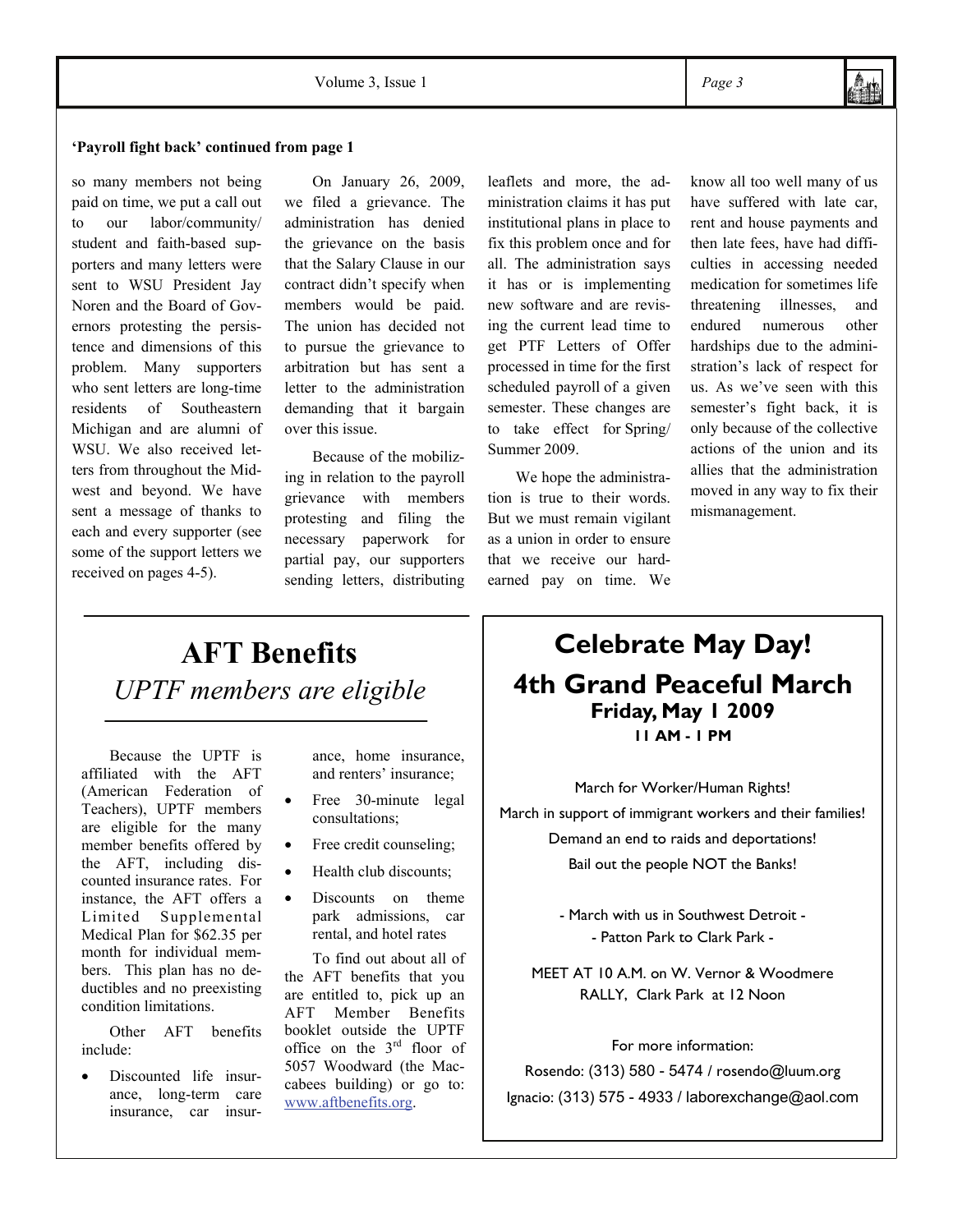# **Letters to WSU president Jay Noren and the Board of Governors from UPTF supporters**

January 29, 2009

President Noren,

 I was dismayed, but not surprised, to learn that a very large number of part-time faculty were not paid on time this semester. I am sure that by now you know the details of that situation. What you might not know, however, is that faculty at all levels are regularly paid late. Indeed, the delayed paycheck is so much a part of the Wayne State experience that people are surprised when they *are* paid on time.

 I can cite two recent examples. In early August 2008, my area hired a one-year lecturer. When she arrived to teach in September (approximately three weeks later) she was not yet "in the system," i.e. she was not listed as an employee of Wayne State in the university computing systems. She did not get paid, and could not even get a pay advance because, as far as the University was concerned, she did not exist. This also meant she had no One Card (thus could not park in University lots nor use the library) and had no access to her own class Blackboard sites. About three weeks into September she was finally forced to borrow money from me, because after having incurred the expenses of a last minute move to Detroit and then not getting paid for weeks, she was simply out of money. She finally did get paid in late September, but had taken ill in the meantime, and ended up on sick leave. I cannot help but think that the stress involved in this payroll situation contributed to her ill health.

 At the point that she was hospitalized and no longer able to teach, two colleagues and I took over her classes (this was the second week of October) as extra service assignments. Only after threatening to bring a grievance against the University did I finally get paid for this work on December 24, a week after I had completed all the work involved.

 I could cite other examples from all parts of the University dating back as long as I have been at Wayne (including a new provost who was not paid until November when he was began working in August). The normal administrative response to this situation is "well, you know, no one ever gets paid on time around here." I don't see how such callous disregard for employee welfare is acceptable. Wayne State must institute policies that ensure that employees are paid in a timely manner.

Yours sincerely, Jennifer Sheridan Moss Associate Professor CLAS, Classics, Greek and Latin

January 23, 2009

To Dr. Jay Noren, WSU President:

 I am a concerned resident of Detroit who has learned that dozens of part-time faculty - those who bear the teaching burden at WSU - WERE NOT PAID THIS WEEK.

This is an outrageous violation of labor law.

I insist you take measures to see to it that all workers who were not issued a paycheck this week be compensated IMMEDIATELY.

 I am a community activist and am prepared to make this outrage known throughout the City of Detroit. Those in the labor movement will not stand for this type of behavior from WSU.

#### Sincerely,

Kristen Hamel, Detroit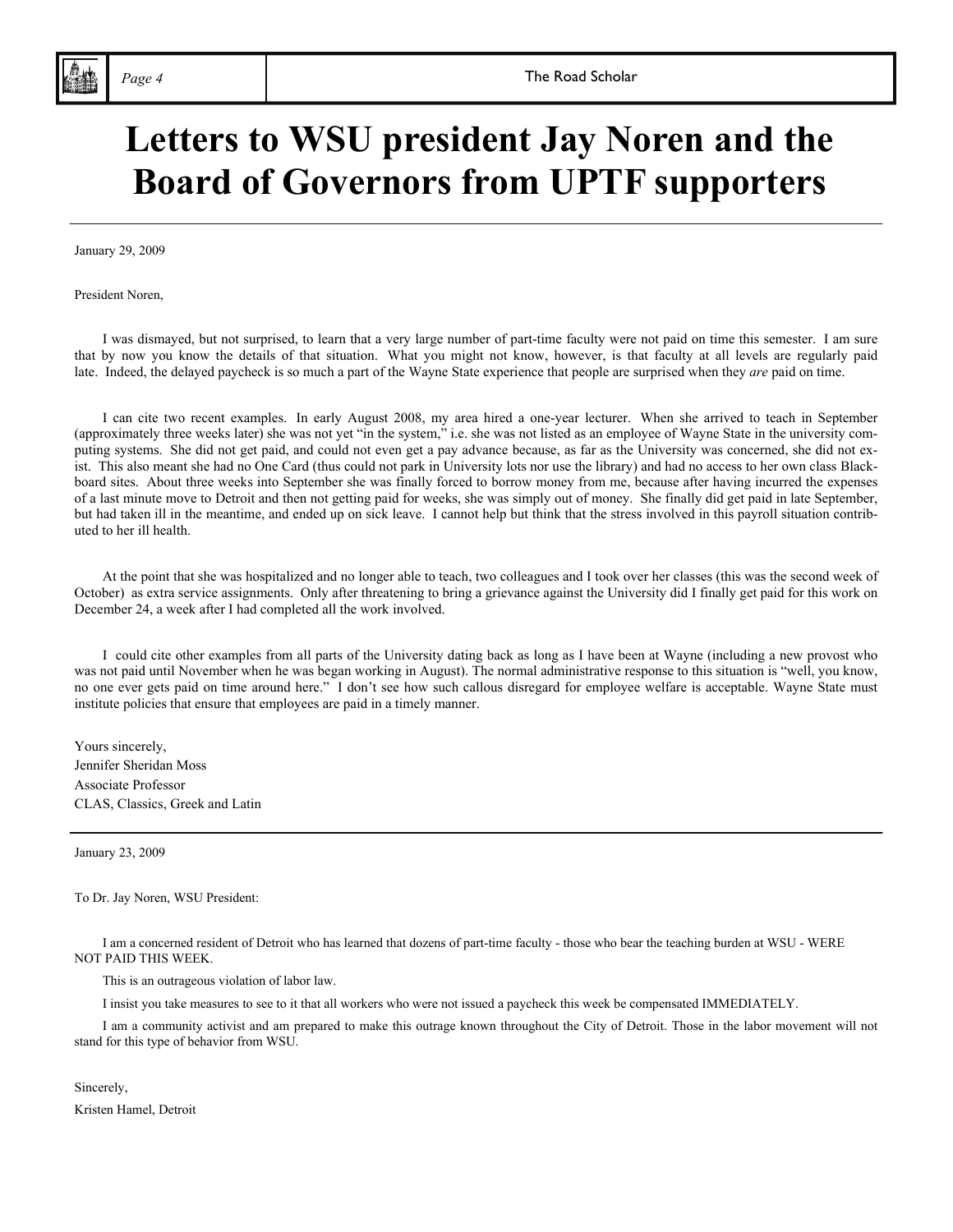## What's going on at Wayne State?

January 27, 2009

Dear President Noren:

 I am shocked to hear of the failure of Wayne State University, one of our premier institutions in the city of Detroit, to pay its part time faculty in a timely manner. As president of UAW Local 2334 representing workers at the City of Detroit Water and Health Departments I have encountered bureaucratic problems that have led to some members of my union not getting their regular paychecks. But in those cases even the City of Detroit, known for its inefficiency, has issued replacement paychecks the same day or a day later.

 Aren't you aware that most workers, including part-time faculty, do not have big savings accounts to fall back upon. Many of us have our mortgages payments or car payments automatically deducted from our accounts and we depend on the regular payment of what we have earned! This is no small matter.

 I urge you to put the full resources of your office into solving this problem immediately and to ensure that no future disasters like this are inflicted on your part time faculty members.

Sincerely David Sole President UAW Local 2334

January 25, 2009

Dear President Noren,

 As a UAW activist I am deeply concerned about any injustice affecting workers, but especially workers in Detroit. I am sure many of the members of the Union of Part Time Faculty are the children, spouses, partners or siblings of autoworkers like myself. Furthermore, I of course believe in the union adage that "an injury to one is an injury to all."

 Thus I was furious to learn that a newly unionized group of Wayne State's workforce were not even paid for work they had already performed. This failure to pay workers on their regularly scheduled payday does not meet even the most minimal basic standard of economic justice. It has created hardships for the workers who, like most part-time workers, are just getting by, living from paycheck to paycheck.

 Please pay these workers immediately and make arrangements now to prevent such a gross injustice from occurring in the future.

Sincerely,

Martha Grevatt Executive Board Member UAW Local 1212 / Ohio January 26, 2009

Mr. President;

 As a past UPTF officer and as a Wayne State part time instructor (Africana Studies) I have been dismayed to hear from colleagues that for at least the second time in two semesters, (this being the latest in a host of such occurrences in the past) instructors were not paid upon their designated pay dates.

 Wednesday, January 21, 2009 was one such pay-date. It was in fact the first pay-date of the semester for Union of Part-Time Faculty (UPTF) adjunct faculty members.

 I assume that this error has not occurred due to the implementation of the UPTF contract, for the contract was activated last summer, giving Wayne State months to implement appropriate payroll changes, as needed, to ensure that you can meet your legal obligation to pay employees.

 The fact that this has happened several times in the past, and the fact that we were told that steps would be taken to ensure that it would not become a frequent error on the university's part, makes it unacceptable that once again, part time faculty members are faced with the hardship of having to seek forgiveness from landlords, to make up for bounced checks, and for late rent payments. There is also the issue of those who must feed children, pay utility bills, pay credit card bills on time to avoid late fees and interest payments, and buy food and essentials.

 *Our paychecks are an absolute necessity, not a luxury*, which certainly is obvious merely if you consider the fact that some members depend upon their salaries to buy essential medication for chronic illnesses some of which can easily become life threatening illnesses if left un-medicated.

 You, Sir, and the administration are both legally and ethically obligated to:

1. Make immediate arrangements to cut checks for payment in full of the salaries owed to your employees, and

2. Take steps to ensure that this error not occur again.

Thank you, Professor Rayfield A. Waller Department of Africana Studies

**UPTF supporters from throughout Southeastern Michigan and the larger Midwest and from as far as the Northeast sent letters to WSU president Jay Noren and the BOG to support us in our payroll fight back. We once again thank our labor/community/student and faith-based supporters. Together, we know we can continue to win social and economic justice!**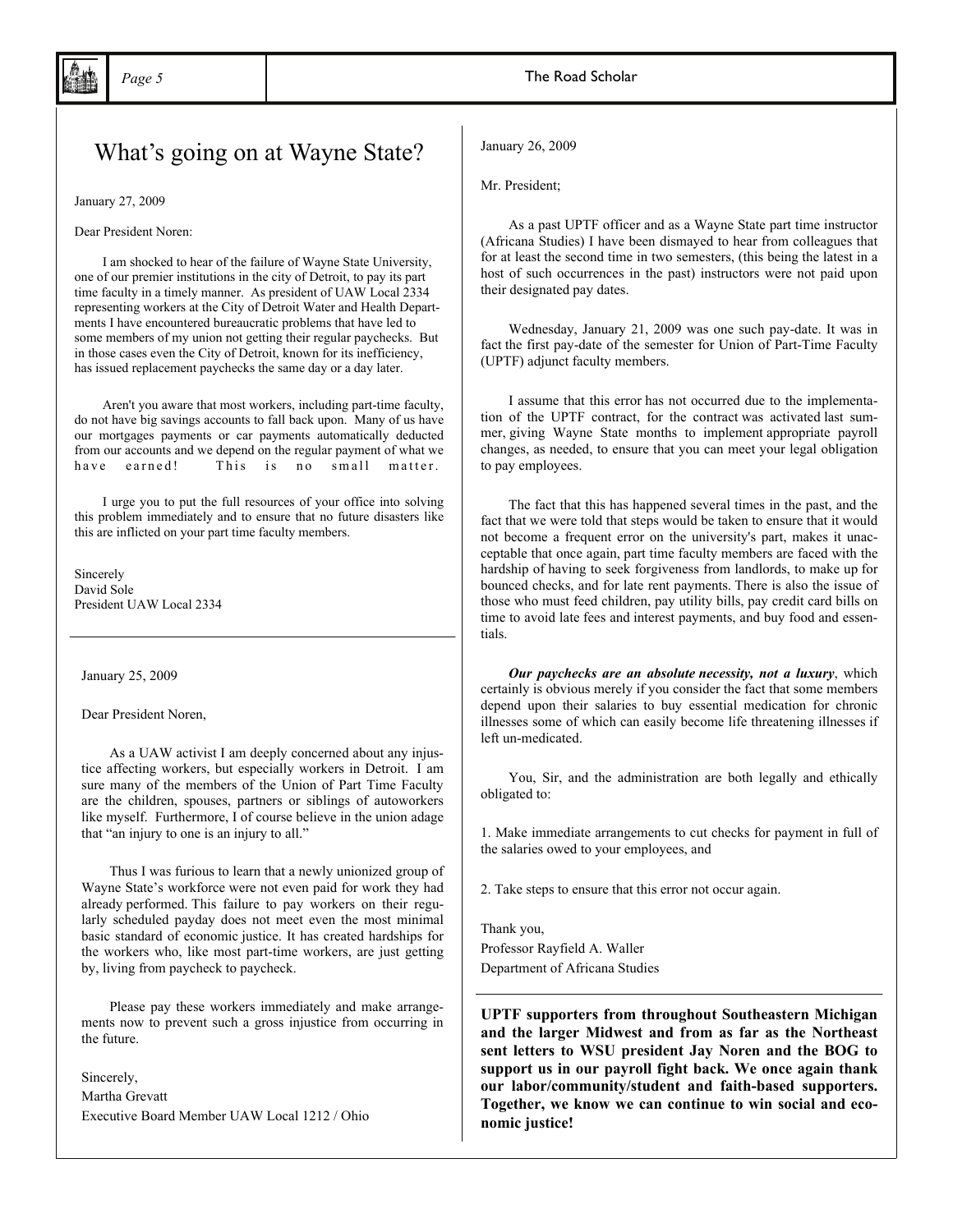# **Education NOT Prisons!**

*Faculty, Academic Staff, Graduate Students, - all WSU Employees:* 

#### **Send A Letter!**

#### **Urge Funding for WSU, Not Prisons**

Personal contact with your state representative or senator can reinforce the message that we need to support

*"Schools First, Not Prisons."*

If you can take just **a few extra minutes** to print out the sample letter  $\rightarrow$  with your revisions and send this hard copy to your representative and senator, it has a far greater impact than just sending it to the email address. But any communication on behalf of WSU helps.

#### **To Find Your Representative or Senator:**

1) Go to the Michigan Legislature Website: http:// www.legislature.mi.gov

2) At the bottom of the home page, click "Contact Your Representative/Senator";

3) Enter your zip code and county;

4) If more than one name comes up, click on each name to get their personal page;

5) Click "Link to District Map" to determine which district you live in;

6) The personal page for each representative or senator has mail and email addresses.

The mailing address for hard copies will be the same for representatives and senators. Just add the name to:

> Representative (Name) House Office Building P.O. Box 30014 Lansing, MI 48909-7514

Senator (Name) P.O. Box 30036 Lansing, MI 48909-7536

#### **SAMPLE LETTER**

**Dear Representative/Senator:** 

 As a constituent and as an employee of Wayne State University, I am writing you because of my concern about the misguided priorities in state budgeting that have diverted resources to our bloated prison system while cutting spending on higher education. Wayne State University, in particular, has been harmed by this misappropriation of resources.

 Unlike many states that have increased their funding for higher education, allocations to Michigan universities have fallen sharply in recent years. To compensate, state universities have been forced to raise tuition. Wayne State University has struggled to keep these tuition hikes to a minimum, including last year when the increase was held to 3.4 percent, the lowest among the 15 state universities. Even so, for many working families higher education is becoming a luxury they cannot afford.

 Wayne State University trains the doctors, nurses, engineers, teachers and other professionals whose skills can drive economic development and improve the quality of life in Michigan. But we cannot do this effectively without state support.

 We need to enact legislation that will reform our sentencing and parole policies so that we no longer spend more than any other mid-western state on prisons. If our incarceration rate was lowered to the level of surrounding states, we could save as much as \$400 million for schools and other social needs that are now neglected.

 Michigan was once a leader in providing affordable and quality education to its citizens, and we can return to that position if we redefine our priorities to favor *schools first, not prisons*.

I look forward to your taking action on these issues.

Sincerely,

(your name, title, and address)

*Note: Please cc a copy of your letter to us so we can monitor our progress: aaupaft@wayne.edu.* 

*Note to UPTF members: The Union Council has voted to participate in the "Educations Not Prisons" campaign.*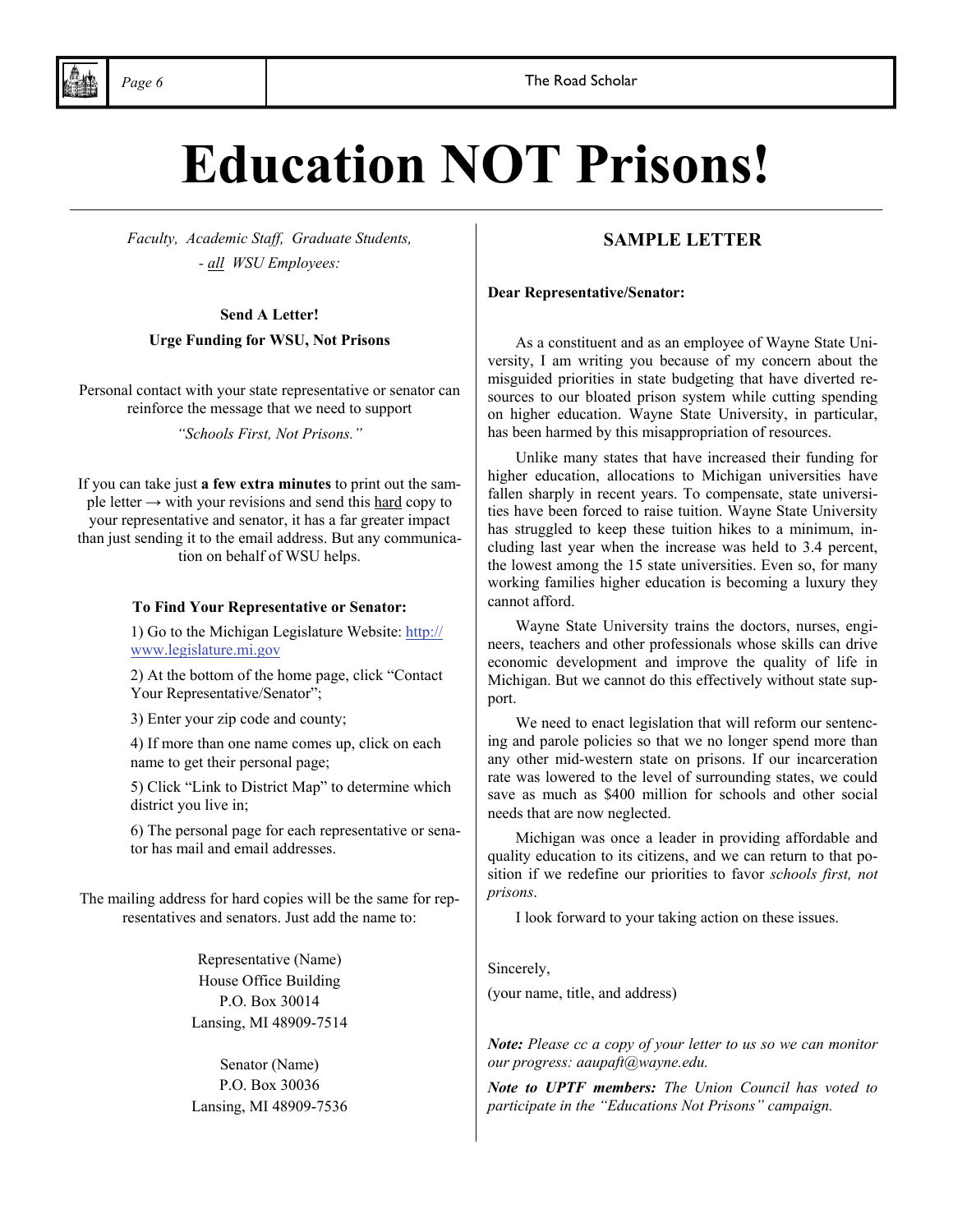## **UE workers victory tour excites Detroit**

By Bryan G. Pfeifer

 At the packed International Brotherhood of Electrical Workers Local 58 union hall in Detroit Feb. 9, a diverse crowd witnessed history. Armando Robles, president of Electrical Workers union (UE) Local 1110, and Bob Kingsley, UE director of organizing, presented a "Sit-Down Pioneer" award to two Flint sit -down strikers of 1936-1937, Geraldine Blankenship of the Women's Emergency Brigade and Olen Ham.

 Upon taking the podium, Robles dedicated the sustained applause for him to the Flint sit-downers. He began by noting that the first sit-downers at Republic this past December in Chicago were mostly women, thanked everyone present for the solidarity during the sit-down and said that it's the workers who make the wealth.

 "We have to force the government and the bosses to get our rights and our dignity for ourselves and for workers around the world," declared Robles to rousing shouts of "That's right!" and applause.

 Bob Kingsley, UE's director of organizing, explained how UE Local 1110 received international support from thousands of labor, community, student and faith-based organizations.

 "This 15-city tour is to encourage more resistance. Real change—change that benefits workers, not bankers and CEOs—must be driven from the bottom up by collective action and collective protest, by more resistance. Workers are so powerful. Victory to working people everywhere," concluded Kingsley.

 The Detroit meeting was sponsored by Southeastern Michigan Jobs with Justice and co-sponsored by numerous labor and community organizations. Bill Bryce, JWJ organizer and UPTF Political Action/Education chair, said, "We win when we work together."

 Feb. 9 participants were invited to the hall by Elaine Crawford, president of the 5,600 member IBEW Local 58. Saundra Williams, president of the Metro Detroit AFL -CIO, thanked the UE for the fight back inspiration and called for all present to sign Employee Free Choice Act cards. Members of the Michigan AFL-CIO also participated.

 A UE video explained how teams of Republic workers engaged in security, cleaning, food distribution and other tasks. Numerous allies explained how and why they supported the sit-down, describing the dozens of protests at Bank of America branches, including in Detroit and in North Carolina at BOA headquarters.

 Music was provided by Bill Meyer, the Soneo Latin Jazz Band, the cast of the opera "Forgotten" and Jose Rios, all members of the Detroit Federation of Musicians Local 5. Martha Reeves performed "Dancin' in the Streets." The cast of "Forgotten" sang the 1930s CIO song, "Sit Down."

 The Industrial Workers of the World Detroit's Wobbly Kitchen provided refreshments. A photograph display by Alan Pollock of MECAWI

entitled "Detroit Solidarity Delegation with UE Republic Workers—December 2008" depicted four current or former union members and this writer/UPTF organizer from Detroit who traveled to Chicago Dec. 10 for a rally and then were invited onto the occupied shop floor by the workers. The event closed with a rousing version of the song "Solidarity Forever."

#### **Press conference & labor tour**

 UE members attended a Feb. 9 morning press conference held at the Metro Detroit AFL-CIO that only progressive media attended. In the afternoon UE field representative Abe Mwaura, Robles and Kingsley visited a plant in the city of River Rouge, adjacent to Detroit, where 1,700 of the

1,800 members of the United Steelworkers have been laid off.

 Robles emphasized at all of the Detroit events that the UE workers' victory tour was meant to inspire fight backs from the international working class, such as the ongoing Waterford Crystal plant occupation in Ireland. Robles said that he and many his fellow Local 1110 members believe that workers have a property right to their jobs and, due to the labor they expend, they have a property right to machines, plants and products as well.

 During a tour stop in Providence, R.I., UE tour members pledged their support to help win justice for over 200 workers locked out of a local manufacturing company.

## **Union of Part-Time Faculty Local 477 AFT / AFL-CIO**

Staff Organizer: Bryan G. Pfeifer

5057 Woodward Ave., Suite 3301 Detroit, MI 48202

Phone: 313-832-7902

Email: uptfaft@gmail.com Website: www.uptf.org

UPTF Newsletter Volume Three, Number One April 2009

An injury to one is an injury to all!